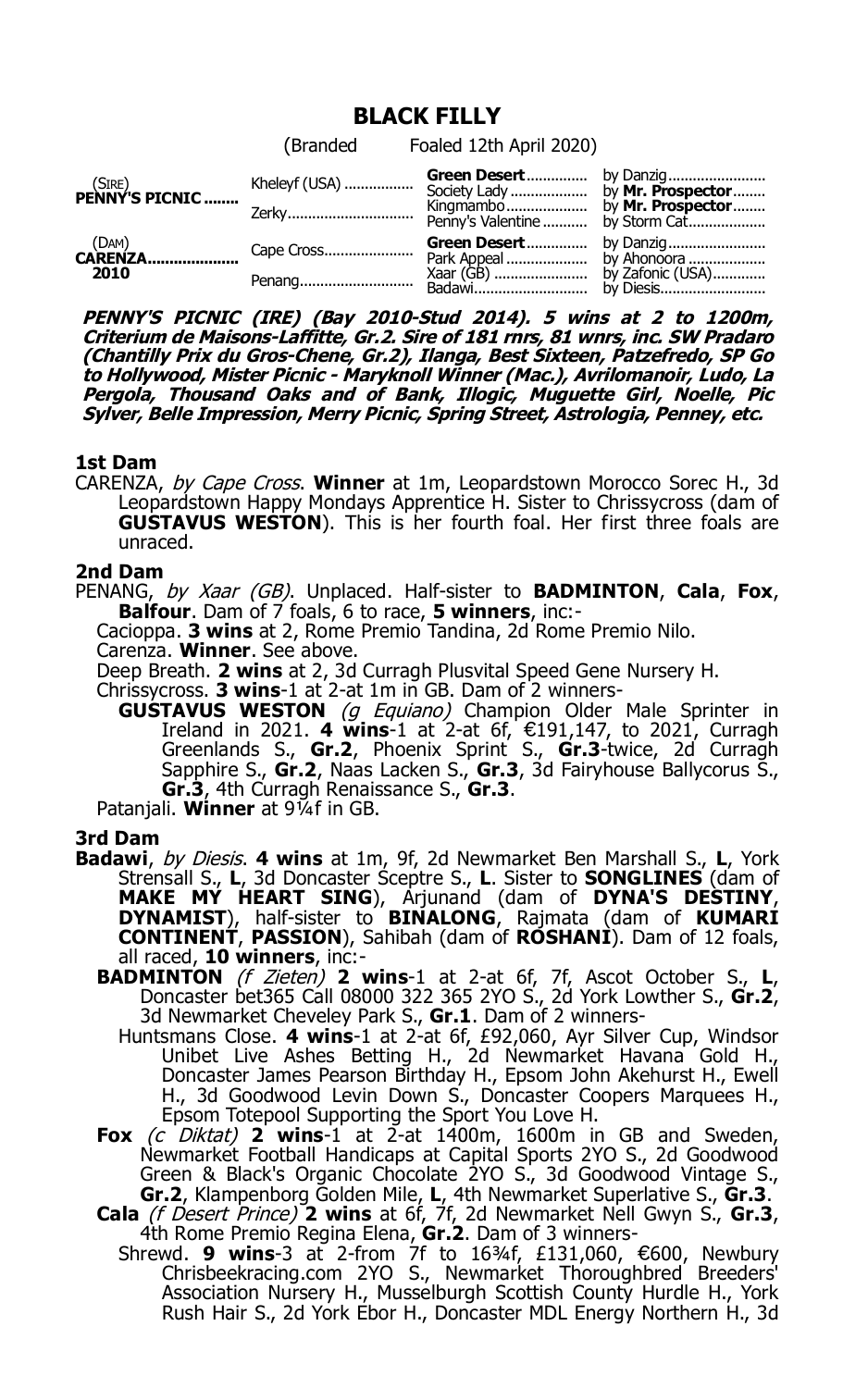Newmarket Cesarewitch Trial, Cesarewitch Trial S., Doncaster Mallard H., Ripon Bell-Ringer H.

- **Balfour** (g Green Desert) **8 wins** from 1350m to 1800m in GB, Denmark and Sweden, 2d Klampenborg Pokallob, **L**.
- Ballantrae. **2 wins** at 2, Doncaster Flakt Woods Nursery H. Producer.
- Badagara. **Winner**, Newbury National Golf Week Rated Stakes Showcase H., 2d Ghantoot Al Basti Hartog H., 3d Sandown Davi Lloyd Leisure H., Nad al Sheba Al Diyafah H., Abu Dhabi Equestrian Club H.
- Badalona. **Winner** at 2, 2d Ascot Norman Court Stud H., Goodwood Empire Property Group International H., New Ham 2YO Fillies' S., Newmarket Hills Drinks Distributors 2YO Fillies' S. Dam of 4 winners-
	- Banditry. **7 wins**-1 at 2-from 1m to 15<sup>3</sup>/<sub>4</sub>f, £124,862, Newmarket Southend Airport to Dubrovnik H., Epsom Kathleen Grieve Lucky Thirteen Memorial H., Doncaster Sunbets.co.uk H., Lingfield Betway Best Odds Plus H., 2d Epsom City and Suburban H., York Equinity Technology H., Sandown Lewis Ward Memorial H., Ascot Playboy Club London H., 3d York Sky Bet H.

#### **4th Dam**

- BEGUM, by Alydar. Unraced. Half-sister to **OLD GOAT** (dam of **HIGHLAND PARK**, **ALL ABOUT STYLE**), **GOOD AND EARLY**, **SAILORS MATE**, Goodish (dam of **MADAM FLUTTERBY**), Hailing Distance (dam of **WANLING**). Dam of 6 foals, 3 to race, **all winners**-
	- **BINALONG** (c Known Fact) **8 wins**-1 at 2-from 6f to 1m, US\$321,876, Gulfstream Park Olympic H., **L**, 2d Saratoga King's Bishop S., **Gr.2**, Churchill Downs Derby Trial S., **Gr.3**, Gulfstream Park Swale S., **Gr.3**. Sire.
	- **SONGLINES** (f Diesis) **7 wins**, US\$207,548, Philadelphia Park Leslie Jay S., **L**, 2d Meadowlands Violet H., **Gr.3**, 3d Keeneland Queen Elizabeth II Challenge Cup, **Gr.2**, Saratoga Diana H., **Gr.2**. Dam of 4 winners-
		- **MAKE MY HEART SING** (f King of Kings) **3 wins** from 8½f to 9f, US\$81,677, Arlington Park Possibly Perfect S., **L**. Producer.
		- Sunset Service. Placed in U.S.A. Dam of 6 winners-
			- **DATABASE** (f Known Fact) **6 wins** from 7f to 9f, US\$232,140, Delaware Park Beautiful Day S., **L**, 3d Laurel Maryland Racing Media H., **L**. Dam of 3 winners-
				- **DATA LINK** (c War Front) **8 wins**-1 at 2-from 1m to 9f, US\$831,335, Keeneland Maker's 46 Mile S., **Gr.1**, Hollywood Park Citation H., **Gr.2**, Monmouth S., **Gr.2**, Gulfstream Park Canadian Turf S., **Gr.3**, Allowance, 2d Keeneland Maker's 46 Mile S., **Gr.1**, Saratoga Bernard Baruch H., **Gr.2**, 3d Gulfstream Park Canadian Turf S., **Gr.3**, 4th Belmont Poker S., **Gr.3**, Shady Character S., **L**. Sire.
			- **VESPERS** (f Known Fact) **6 wins** from 7f to 9f, US\$261,494, Aqueduct Memories Of Silver S., **L**, Calder Flying Concert S., **L**. Dam of 3 winners-
				- **HYMN BOOK** (g Arch) **8 wins** from 1m to 9f, US\$996,448, Gulfstream Park Donn H., **Gr.1**, Belmont Frank Pancho Martin S., **L**, Firethorn S., **L**, Three Coins Up S., **L**, 2d Aqueduct Cigar Mile H., **Gr.1**, Churchill Downs Alysheba S., **Gr.2**, Belmont Suburban H., **Gr.2**-twice, Monmouth Cup, **Gr.2**, Belmont Criminal Type S., **L**, 3d Belmont Kelso H., **Gr.2**, 4th Saratoga Whitney H., **Gr.1**, Oaklawn H., **Gr.2**.
			- Twilight Service. Unraced. Dam of 3 winners-
				- **CITIZEN ADVOCATE** (f Proud Citizen) **4 wins** at 2, US\$327,450, Presque Isle Debutante S., **L**, 2d Calder Azalea S., **Gr.3**. Producer.
				- Come a Callin. **Winner** at 2 in U.S.A. Dam of 3 winners-
					- **CALEDONIA ROAD** (f Quality Road) Champion 2YO Filly in USA in 2017. **3 wins**-2 at 2-from 7f to 8½f, US\$1,307,800, Breeders' Cup Juvenile Fillies, **Gr.1**, 2d Belmont Frizette S., **Gr.1**.
					- **OFFICIATING** (c Blame) 4 wins from 6f to 1m, US\$336,097, to 2022, Aqueduct Tom Fool H., **Gr.3**, Gulfstream Park Mr Prospector S., **Gr.3**, Bear's Den S., **L**, 3d Gulfstream Park Fred